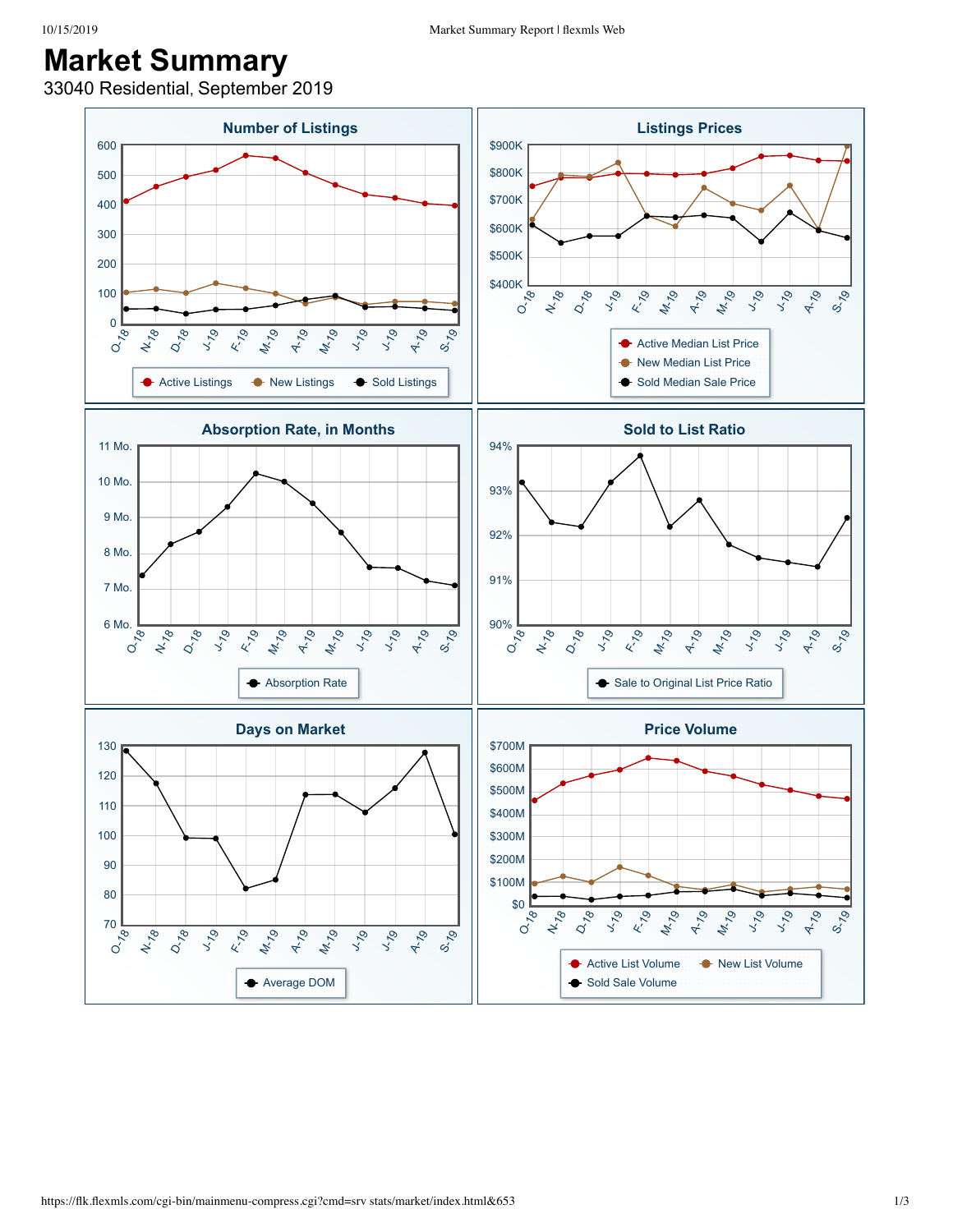| <b>Summary Statistics</b> |             |             |          |                 |                 |         |
|---------------------------|-------------|-------------|----------|-----------------|-----------------|---------|
|                           | Sep-19      | $Sep-18$    | % Chq    | <b>2019 YTD</b> | <b>2018 YTD</b> | % Chg   |
| Absorption Rate           | 7.1         | 7.91        | $-10.24$ | 8.57            | 8.22            | 4.26    |
| Average List Price        | \$1.180.008 | \$1.159.451 | 1.77     | \$1.080.858     | \$1,031,616     | 4.77    |
| Median List Price         | \$845,000   | \$749.000   | 12.82    | \$747,000       | \$745.000       | 0.27    |
| Average Sale Price        | \$733.912   | \$839.439   | $-12.57$ | \$815.799       | \$795.871       | 2.50    |
| Median Sale Price         | \$568.750   | \$570,000   | $-0.22$  | \$615,500       | \$620,000       | $-0.73$ |
| Average DOM               | 100         | 85          | 17.65    | 106             | 114             | $-7.02$ |
| Median DOM                | 69          | 65          | 6.15     | 71              | 60              | 18.33   |

| <b>Sold Listings</b> |                                          |                         |          |                |                |                   | <b>Pending Listings</b> |                |                |          |                         |                |          |
|----------------------|------------------------------------------|-------------------------|----------|----------------|----------------|-------------------|-------------------------|----------------|----------------|----------|-------------------------|----------------|----------|
|                      | <b>This Month</b><br><b>Year to Date</b> |                         |          |                |                | <b>This Month</b> |                         |                |                |          | <b>Year to Date</b>     |                |          |
|                      | 2019                                     | 2018                    | % Chg    | 2019           | 2018           | % Chg             |                         | 2019           | 2018           | % Chg    | 2019                    | 2018           | % Chg    |
| 0-99,999             | 0                                        | 0                       | 0.0      | 0              | 3              | $-100.0$          | 0-99,999                | 0              | 0              | 0.0      | 0                       | 3              | $-100.0$ |
| 100,000-149,999      | 0                                        | 0                       | 0.0      | 4              | 4              | 0.0               | 100,000-149,999         | 1              | $\mathbf 0$    | N/A      | 4                       | $\overline{2}$ | 100.0    |
| 150,000-199,999      | 1                                        | 3                       | $-66.7$  | 15             | 16             | $-6.2$            | 150,000-199,999         | 1              | 2              | $-50.0$  | 10                      | 13             | $-23.1$  |
| 200,000-249,999      | $\mathbf{0}$                             | $\mathbf{0}$            | 0.0      | 9              | 10             | $-10.0$           | 200,000-249,999         | 2              | $\mathbf{1}$   | 100.0    | 14                      | 10             | 40.0     |
| 250,000-299,999      | 0                                        | 3                       | $-100.0$ | 12             | 18             | $-33.3$           | 250,000-299,999         | $\overline{2}$ | 3              | $-33.3$  | 12                      | 18             | $-33.3$  |
| 300,000-349,999      | 2                                        | 1                       | 100.0    | 9              | 21             | $-57.1$           | 300,000-349,999         | 1              | 4              | $-75.0$  | 6                       | 18             | -66.7    |
| 350,000-399,999      | 1                                        | 4                       | $-75.0$  | 30             | 47             | $-36.2$           | 350,000-399,999         | 1              | 6              | $-83.3$  | 29                      | 47             | -38.3    |
| 400,000-449,999      | $\overline{7}$                           | 6                       | 16.7     | 49             | 28             | 75.0              | 400,000-449,999         | 4              | 3              | 33.3     | 44                      | 25             | 76.0     |
| 450,000-499,999      | 5                                        | $\overline{2}$          | 150.0    | 43             | 45             | $-4.4$            | 450,000-499,999         | 2              | 1              | 100.0    | 42                      | 40             | 5.0      |
| 500,000-549,999      | $\overline{2}$                           | 3                       | $-33.3$  | 43             | 31             | 38.7              | 500,000-549,999         | 2              | 1              | 100.0    | 34                      | 25             | 36.0     |
| 550,000-599,999      | 7                                        | $\overline{2}$          | 250.0    | 43             | 33             | 30.3              | 550,000-599,999         | 3              | 3              | 0.0      | 48                      | 35             | 37.1     |
| 600,000-649,999      | 3                                        | $\overline{2}$          | 50.0     | 38             | 27             | 40.7              | 600,000-649,999         | 1              | 3              | $-66.7$  | 32                      | 27             | 18.5     |
| 650,000-699,999      | $\mathbf{0}$                             | $\overline{\mathbf{4}}$ | $-100.0$ | 32             | 25             | 28.0              | 650,000-699,999         | 0              | 3              | $-100.0$ | 37                      | 32             | 15.6     |
| 700,000-749,999      | 0                                        | $\mathbf{1}$            | $-100.0$ | 22             | 18             | 22.2              | 700,000-749,999         | 0              | 1              | $-100.0$ | 18                      | 6              | 200.0    |
| 750,000-799,999      | 2                                        | $\mathbf{1}$            | 100.0    | 15             | 18             | $-16.7$           | 750,000-799,999         | 2              | 1              | 100.0    | 21                      | 25             | $-16.0$  |
| 800,000-849,999      | 1                                        | 1                       | 0.0      | 13             | 18             | $-27.8$           | 800,000-849,999         | 0              | 0              | 0.0      | 9                       | 11             | $-18.2$  |
| 850,000-899,999      | 1                                        | $\mathbf{0}$            | N/A      | 21             | 20             | 5.0               | 850,000-899,999         | $\Omega$       | 2              | $-100.0$ | 18                      | 28             | $-35.7$  |
| 900,000-949,999      | 2                                        | $\mathbf{1}$            | 100.0    | 19             | 15             | 26.7              | 900,000-949,999         | 0              | 1              | $-100.0$ | 15                      | 11             | 36.4     |
| 950,000-999,999      | $\overline{2}$                           | $\mathbf{1}$            | 100.0    | 13             | 12             | 8.3               | 950,000-999,999         | 0              | $\mathbf 0$    | 0.0      | 21                      | 19             | 10.5     |
| 1,000,000-1,099,999  | 1                                        | 0                       | N/A      | 8              | 12             | $-33.3$           | 1,000,000-1,099,999     | 0              | $\mathbf 0$    | 0.0      | $\overline{7}$          | 6              | 16.7     |
| 1,100,000-1,199,999  | 1                                        | $\mathbf{1}$            | 0.0      | 17             | 20             | $-15.0$           | 1,100,000-1,199,999     | 1              | 1              | 0.0      | 13                      | 16             | $-18.7$  |
| 1,200,000-1,299,999  | 1                                        | $\mathbf{1}$            | 0.0      | 16             | 14             | 14.3              | 1,200,000-1,299,999     | 1              | 1              | 0.0      | 16                      | 19             | $-15.8$  |
| 1,300,000-1,399,999  | 0                                        | $\overline{2}$          | $-100.0$ | 9              | 12             | $-25.0$           | 1,300,000-1,399,999     | 0              | 2              | $-100.0$ | 10                      | 11             | $-9.1$   |
| 1,400,000-1,499,999  | $\overline{2}$                           | 0                       | N/A      | 3              | $\overline{7}$ | $-57.1$           | 1,400,000-1,499,999     | 0              | 2              | $-100.0$ | 0                       | 9              | $-100.0$ |
| 1,500,000-1,599,999  | 0                                        | $\mathbf{1}$            | $-100.0$ | 5              | 12             | $-58.3$           | 1,500,000-1,599,999     | 0              | $\mathbf{1}$   | $-100.0$ | $\overline{7}$          | 11             | -36.4    |
| 1,600,000-1,699,999  | 1                                        | $\mathbf{1}$            | 0.0      | 3              | 5              | $-40.0$           | 1,600,000-1,699,999     | 0              | 1              | $-100.0$ | 4                       | 11             | -63.6    |
| 1,700,000-1,799,999  | 1                                        | 2                       | $-50.0$  | 6              | 11             | $-45.5$           | 1,700,000-1,799,999     | 2              | $\mathbf 0$    | N/A      | 6                       | 12             | $-50.0$  |
| 1,800,000-1,899,999  | 0                                        | 0                       | 0.0      | 4              | 8              | $-50.0$           | 1,800,000-1,899,999     | 0              | 0              | 0.0      | 1                       | 3              | -66.7    |
| 1,900,000-1,999,999  | 0                                        | 0                       | 0.0      | 7              | 5              | 40.0              | 1,900,000-1,999,999     | 0              | 1              | $-100.0$ | 7                       | 6              | 16.7     |
| 2,000,000-2,249,999  | $\mathbf{0}$                             | $\overline{2}$          | $-100.0$ | 10             | 9              | 11.1              | 2,000,000-2,249,999     | $\mathbf{0}$   | $\mathbf 0$    | 0.0      | 6                       | $\overline{7}$ | $-14.3$  |
| 2,250,000-2,499,999  | 1                                        | 0                       | N/A      | 7              | 4              | 75.0              | 2,250,000-2,499,999     | 0              | $\overline{2}$ | $-100.0$ | 6                       | 8              | $-25.0$  |
| 2,500,000-2,749,999  | 0                                        | $\mathbf{1}$            | $-100.0$ | 3              | 2              | 50.0              | 2,500,000-2,749,999     | 0              | $\mathbf 0$    | 0.0      | 4                       | $\overline{2}$ | 100.0    |
| 2,750,000-2,999,999  | 0                                        | 0                       | 0.0      | 0              | $\mathbf{1}$   | $-100.0$          | 2,750,000-2,999,999     | 0              | $\mathbf 0$    | 0.0      | 2                       | $\mathbf{1}$   | 100.0    |
| 3,000,000-3,249,999  | $\mathbf{0}$                             | $\mathbf{0}$            | 0.0      | 2              | 2              | 0.0               | 3,000,000-3,249,999     | 0              | $\mathbf{0}$   | 0.0      | 0                       | $\mathbf 0$    | 0.0      |
| 3,250,000-3,499,999  | 0                                        | $\mathbf{1}$            | $-100.0$ | 3              | $\mathbf{1}$   | 200.0             | 3,250,000-3,499,999     | 0              | $\mathbf{0}$   | 0.0      | 5                       | $\overline{2}$ | 150.0    |
| 3,500,000-3,749,999  | 0                                        | 0                       | 0.0      | 1              | 0              | N/A               | 3,500,000-3,749,999     | 0              | 0              | 0.0      | 2                       | $\mathbf{1}$   | 100.0    |
| 3,750,000-3,999,999  | 0                                        | 0                       | 0.0      | 0              | 0              | 0.0               | 3,750,000-3,999,999     | 0              | $\mathbf 0$    | 0.0      | 0                       | $\mathbf 0$    | 0.0      |
| 4,000,000-4,249,999  | 0                                        | 0                       | 0.0      | 0              | 0              | 0.0               | 4,000,000-4,249,999     | 0              | 0              | 0.0      | 0                       | 0              | $0.0\,$  |
| 4,250,000-4,499,999  | $\mathbf{0}$                             | 0                       | 0.0      | $\overline{2}$ | 0              | N/A               | 4,250,000-4,499,999     | $\mathbf{0}$   | $\mathbf 0$    | 0.0      | 1                       | 0              | N/A      |
| 4,500,000-4,749,999  | 0                                        | $\mathbf 0$             | 0.0      | 0              | 0              | 0.0               | 4,500,000-4,749,999     | 0              | $\mathbf 0$    | 0.0      | 1                       | 0              | N/A      |
| 4,750,000-4,999,999  | 0                                        | 0                       | 0.0      | 0              | 0              | 0.0               | 4,750,000-4,999,999     | 0              | 0              | 0.0      | 1                       | 0              | N/A      |
| 5,000,000+           | 0                                        | $\mathbf 0$             | 0.0      | 2              | $\overline{c}$ | 0.0               | 5,000,000+              | 0              | $\mathbf 0$    | 0.0      | $\overline{\mathbf{c}}$ | $\overline{2}$ | 0.0      |
| Totals               | 44                                       | 47                      | $-6.4$   | 538            | 536            | 0.4               | <b>Totals</b>           | 26             | 46             | $-43.5$  | 515                     | 522            | $-1.3$   |
|                      |                                          |                         |          |                |                |                   |                         |                |                |          |                         |                |          |